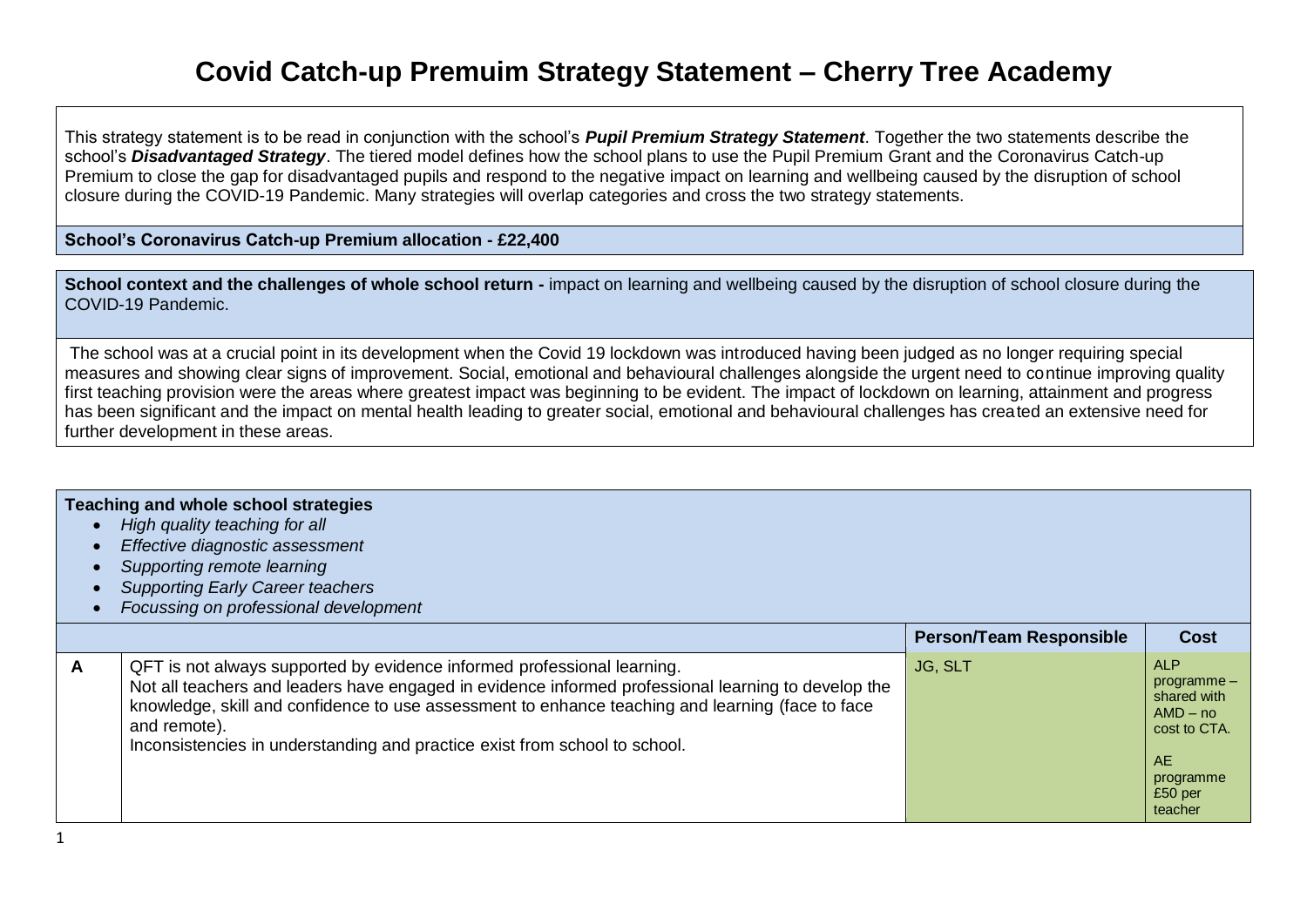|                                                                                                                                                                                                                                                                     |                                                                                                                                                                                                                                                                                                                                                         |                                | One<br>Wakefield<br>£500<br>programme<br>contribution                                                                                                                       |  |  |  |
|---------------------------------------------------------------------------------------------------------------------------------------------------------------------------------------------------------------------------------------------------------------------|---------------------------------------------------------------------------------------------------------------------------------------------------------------------------------------------------------------------------------------------------------------------------------------------------------------------------------------------------------|--------------------------------|-----------------------------------------------------------------------------------------------------------------------------------------------------------------------------|--|--|--|
| В                                                                                                                                                                                                                                                                   | Behaviour for learning strategies need improvement and all teachers need to take full accountability for this.<br>This will improve the learning opportunities for all children                                                                                                                                                                         | ST, JS, JL, Pastoral team      | £15,000<br>towards<br>releasing JS<br>from class to<br>lead pastoral<br>team                                                                                                |  |  |  |
| $\mathbf{C}$                                                                                                                                                                                                                                                        | QFT requires further development and embedding to ensure that the curriculum is well delivered and<br>accurately meets the needs of all children, taking account of the gaps in learning which have widened<br>as a result of Covid 19.                                                                                                                 | JG, subject leads, phase leads | No additional<br>$cost$ – cover<br>to be met<br>from school<br>budget                                                                                                       |  |  |  |
| <b>Targeted Academic Support</b><br>High quality, one to one and small group tuition<br>$\bullet$<br>Teaching Assistants and targeted support<br>$\bullet$<br>Academic tutoring<br>$\bullet$<br>Planning for pupils with special educational needs and disabilities |                                                                                                                                                                                                                                                                                                                                                         |                                |                                                                                                                                                                             |  |  |  |
|                                                                                                                                                                                                                                                                     |                                                                                                                                                                                                                                                                                                                                                         |                                |                                                                                                                                                                             |  |  |  |
|                                                                                                                                                                                                                                                                     |                                                                                                                                                                                                                                                                                                                                                         | <b>Person/Team Responsible</b> | <b>Cost</b>                                                                                                                                                                 |  |  |  |
| D                                                                                                                                                                                                                                                                   | Groups of children with significant social, emotional and behavioural needs require bespoke and targeted<br>intervention to support them with understanding and controlling their emotions. This will help to remove the<br>barriers to learning for these children and will also ensure that learning is not disturbed for other children in<br>class. | Pastoral team                  | £3,900<br>towards costs<br>of temporary<br>support staff<br>to work<br>directly with<br>these groups<br>of children<br>plus<br>individuals<br>with<br>significant<br>needs. |  |  |  |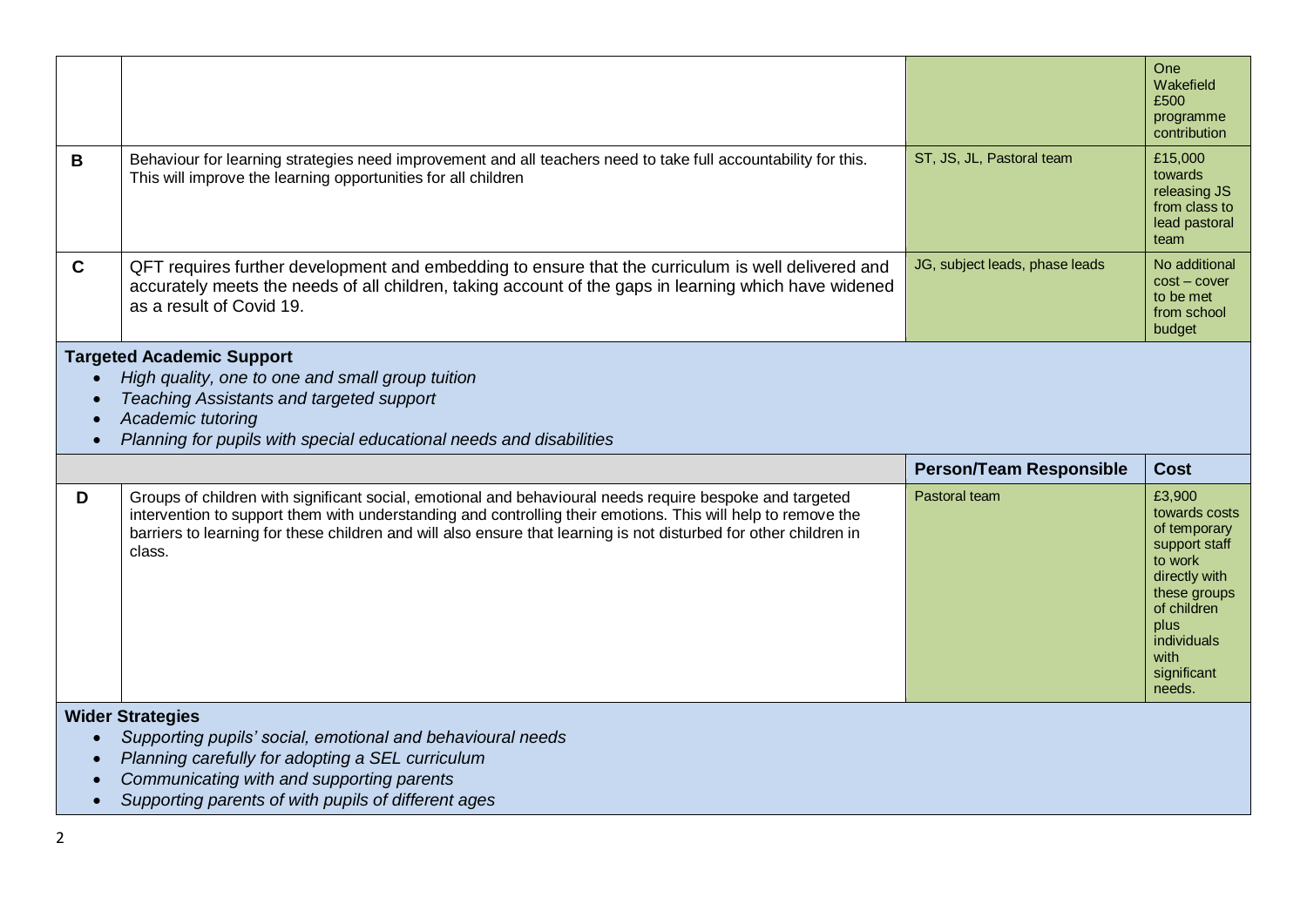| Successful implementation in challenging times                                                                                                                                                                                                              |                                 |                                        |  |  |  |  |
|-------------------------------------------------------------------------------------------------------------------------------------------------------------------------------------------------------------------------------------------------------------|---------------------------------|----------------------------------------|--|--|--|--|
|                                                                                                                                                                                                                                                             | <b>Person/Team Responsible</b>  | <b>Cost</b>                            |  |  |  |  |
| Blended learning strategies and systems need to be improved and developed to ensure that full<br>learning opportunities are available to all children at home as well as at school and to prevent further<br>gaps in learning impacting on future progress. | JG, trust blended learning lead | £3,400 for<br>blended<br>learning lead |  |  |  |  |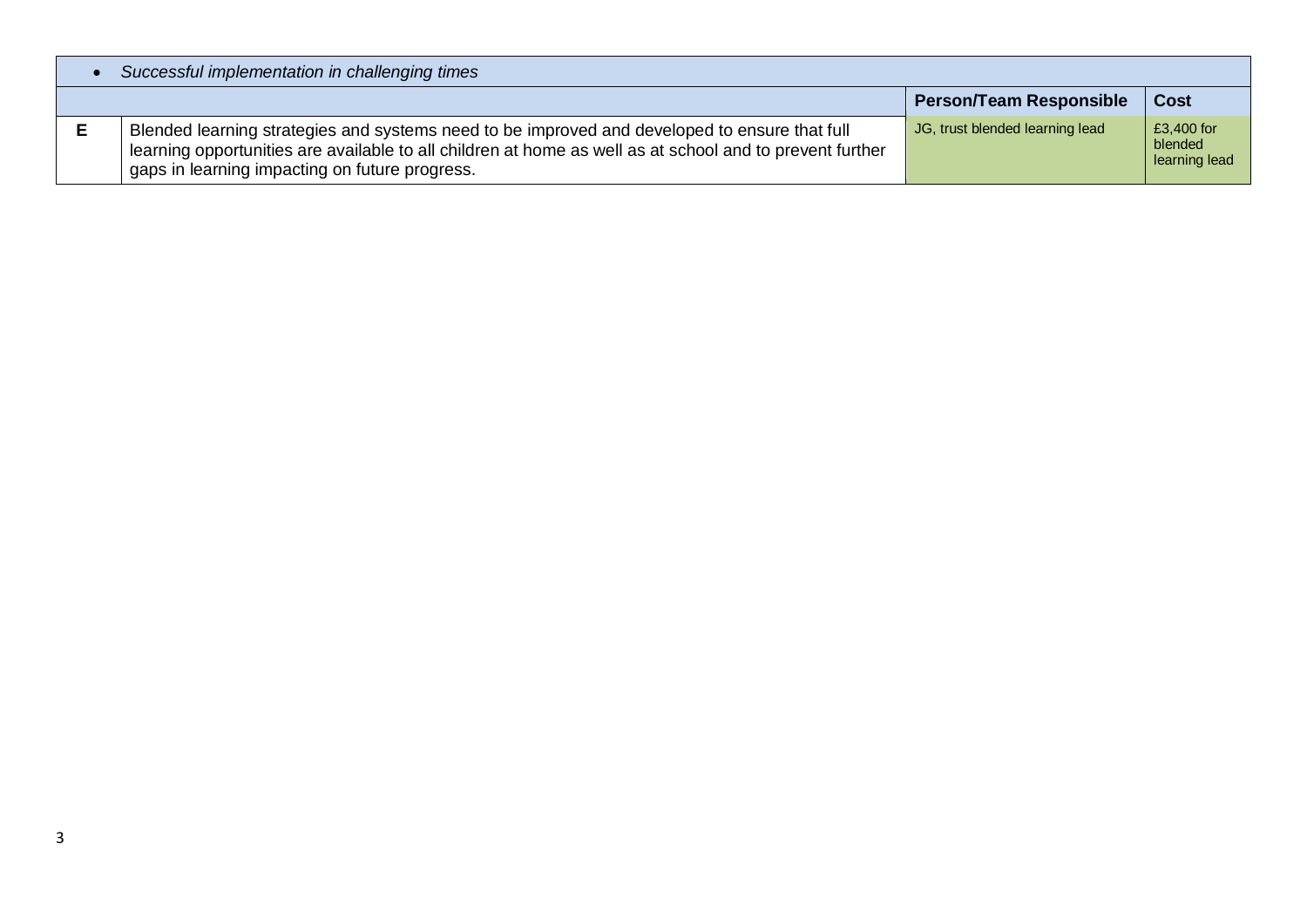| A. Planned Expenditure      |                                                                       |                                  |                                     |                              |  |  |  |  |
|-----------------------------|-----------------------------------------------------------------------|----------------------------------|-------------------------------------|------------------------------|--|--|--|--|
| <b>Barrier/Problem</b>      | <b>Intervention Description</b><br>(What are the active ingredients?) | <b>Implementation Activities</b> | <b>Implementation Outcomes</b>      | <b>Pupil Outcomes</b>        |  |  |  |  |
| QFT is not always           | <b>Active Ingredient 1:</b>                                           | Equity $-$ access for all to     | <b>Fidelity</b>                     | Short term:                  |  |  |  |  |
| supported by evidence       | Each school will have two                                             | core evidence informed           | <b>Short term:</b>                  | Pupils will have higher      |  |  |  |  |
| informed CPD.               | middle or senior leaders that                                         | professional learning            | <b>Assessment leads articulate</b>  | expectations in relation to  |  |  |  |  |
| <b>Inconsistencies in</b>   | engage in substantial                                                 | through EBE's ALP and            | why, when and how to assess.        | the quality of the work they |  |  |  |  |
| understanding and           | assessment based professional                                         | <b>Assessment Essentials</b>     | There is a shared understanding     | produce because              |  |  |  |  |
| practice exist from         | learning and complete EBE's                                           | course.                          | and agreement of key concepts in    | feedback is focused and      |  |  |  |  |
| school to school.           | <b>Assessment Lead Programme</b>                                      |                                  | assessment pedagogy.                | specific.                    |  |  |  |  |
| Not all teachers and        | from January to December                                              | <b>Opportunities to observe</b>  | Colleagues are supported in         |                              |  |  |  |  |
| leaders have engaged in     | 2021.                                                                 | and share practice (video        | designing formative and             | Pupils will receive clear    |  |  |  |  |
| evidence informed           | <b>Active Ingredient 2:</b>                                           | facility), engage in further     | summative assessments that are      | explanations of new          |  |  |  |  |
| professional learning to    | All teachers will engage in                                           | reading and support              | demonstrably reliable in            | content, receive feedback    |  |  |  |  |
| develop the knowledge,      | assessment focused                                                    | collaborative conversations.     | supporting curriculum planning      | on how they are              |  |  |  |  |
| skill and confidence to     | professional learning and                                             |                                  | and tracking progress.              | progressing, have            |  |  |  |  |
| use assessment to           | complete EBE Assessment                                               | Planned and regular pause        | <b>Medium term</b>                  | opportunities for            |  |  |  |  |
| enhance teaching and        | Essentials programme April to                                         | points for review and            | <b>Assessment Leads improve the</b> | interactivity through        |  |  |  |  |
| learning (face to face      | December 2021.                                                        | collaboration                    | reliability of judgement in both    | questioning and are          |  |  |  |  |
| and remote).                | <b>Active Ingredient 3:</b>                                           | conversations.                   | formative and summative             | supported through            |  |  |  |  |
| Feedback does not           | Assessment practice will be                                           |                                  | approaches.                         | targeted scaffolding         |  |  |  |  |
| always provide pupils       | informed by the best available                                        | Opportunity for assessment       | Leaders work together to build      | regardless of whether they   |  |  |  |  |
| with precise strategies so  | evidence                                                              | leads to co-design and co-       | powerful formative questioning for  | are learning remotely or     |  |  |  |  |
| that they can improve       | <b>Active Ingredient 4:</b>                                           | deliver professional             | diagnostic use when planning        | face to face.                |  |  |  |  |
| their work in lessons       | A framework of universally                                            | learning to teachers and         | schemes of work.                    |                              |  |  |  |  |
| (face to face and           | understood assessment                                                 | support staff.                   | <b>Short term:</b>                  | Teacher workload will        |  |  |  |  |
| remote).                    | fundamentals and expectations                                         |                                  | <b>All teachers</b>                 | reduce because feedback      |  |  |  |  |
| Feedback does not           | will be created.                                                      | <b>Collaborative approach to</b> | Teachers are guided to question     | at the point of learning     |  |  |  |  |
| always identify specific    | <b>Active Ingredient 5:</b>                                           | designing and delivering an      | existing practices.                 | becomes integral to          |  |  |  |  |
| knowledge and skills that   | A core group of evidence                                              | excellence guidance              | More dependable methods are         | everyday lesson structure.   |  |  |  |  |
| pupils should learn and     | informed assessment leads will                                        | document.                        | deployed so that pupils are         |                              |  |  |  |  |
| use next (face to face      | drive improvements in each                                            |                                  | supported to make progress in       | Pupils' motivation to        |  |  |  |  |
| and remote learning).       | school and across the trust                                           | Assessment leads lead            | remote and face to face lesson      | improve will increase        |  |  |  |  |
| <b>Pupils</b> do not always | <b>Active ingredient 6:</b>                                           | workshop, networks and act       | sequences.                          | because they are             |  |  |  |  |
| have enough                 | High quality teaching will be                                         | as advocates - positively        | Teachers better understand the      | experiencing success and     |  |  |  |  |
| opportunities to respond    | underpinned by clearly defined                                        | influencing change in            | impact of their teaching on         | celebrating the acquisition  |  |  |  |  |
| to feedback or              | assessment practices including                                        | assessment practices.            | children's learning so they can     | of knowledge.                |  |  |  |  |
| collaborate with peers      |                                                                       |                                  |                                     |                              |  |  |  |  |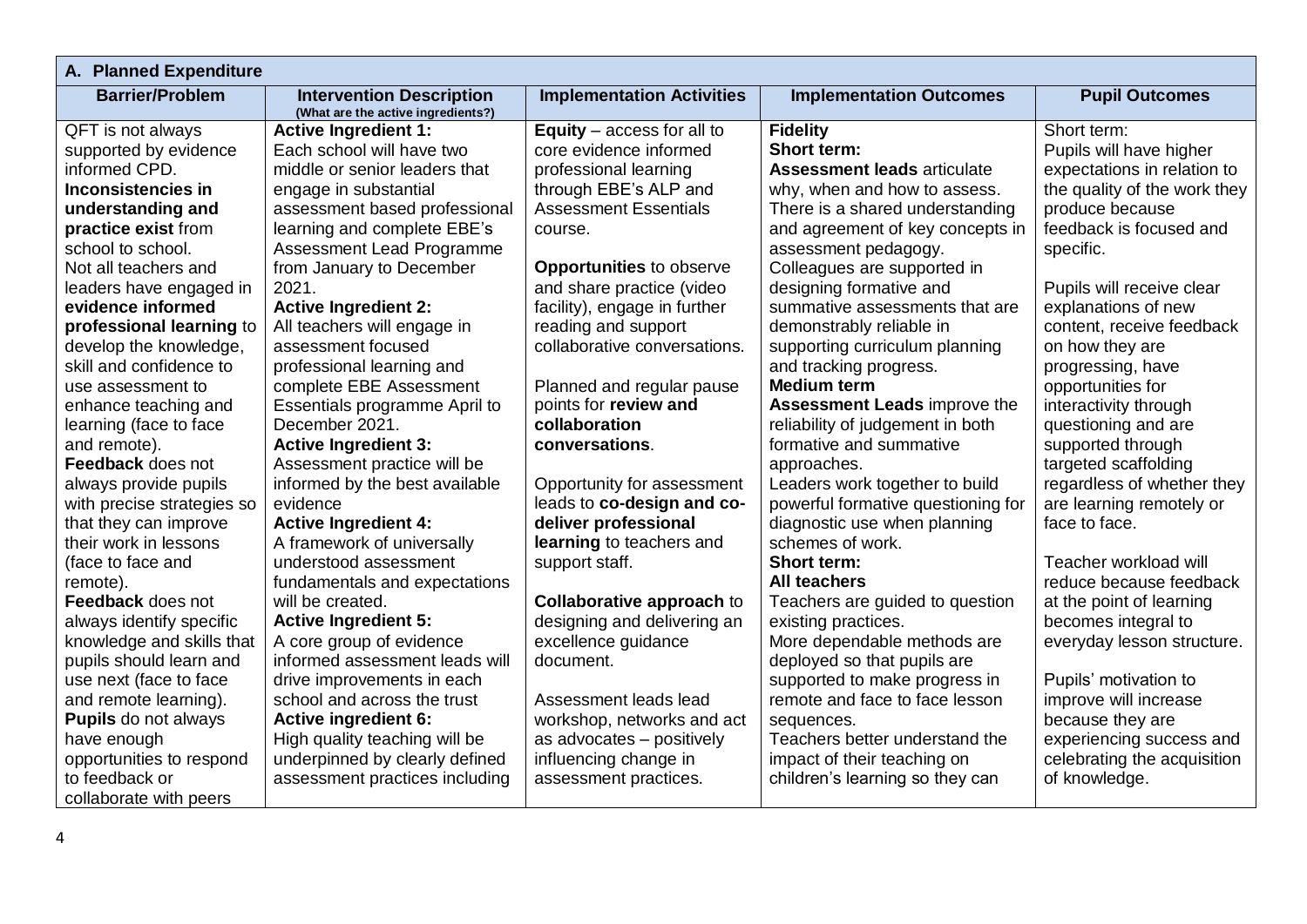| (face to face and<br>remote).<br><b>Feedback</b> from frequent<br>low stakes testing is not<br>always used to ensure all<br>pupils, and in particular<br>disadvantaged pupils,<br>experience success and<br>celebrate the acquisition<br>of knowledge (face to<br>face and remote). | retrieval practices, feedback,<br>editing and reviewing.<br><b>Active ingredient 7:</b><br>Remote and face to face<br>teaching will support learners by<br>ensuring they receive clear<br>explanations of new content,<br>enabling them to receive<br>feedback on how they are<br>progressing, creating<br>opportunities for interactivity<br>through questioning and using<br>targeted scaffolding.<br><b>Active Ingredient 8</b><br>Regular, low stakes<br>assessments quickly identify<br>which core aspects of learning<br>require revisiting and rebuilding<br>for individuals and groups. | Follow up support -<br>assessment leads coach<br>and mentor staff at all levels<br>to build capacity.<br>Teachers assess effectively<br>the extent to which core<br>aspects of learning require<br>revisiting and rebuilding for<br>individuals and groups.<br>A responsive curriculum<br>offer is built taking account<br>of assessment information. | happens next.<br><b>Medium term</b><br>All teachers<br>summative). | make better decisions about what<br>The professional learning helps to<br>reduce unnecessary workload<br>and increase the effectiveness of<br>classroom practice by honing the<br>skill of evidence informed<br>decision making (formative and |  |
|-------------------------------------------------------------------------------------------------------------------------------------------------------------------------------------------------------------------------------------------------------------------------------------|-------------------------------------------------------------------------------------------------------------------------------------------------------------------------------------------------------------------------------------------------------------------------------------------------------------------------------------------------------------------------------------------------------------------------------------------------------------------------------------------------------------------------------------------------------------------------------------------------|-------------------------------------------------------------------------------------------------------------------------------------------------------------------------------------------------------------------------------------------------------------------------------------------------------------------------------------------------------|--------------------------------------------------------------------|------------------------------------------------------------------------------------------------------------------------------------------------------------------------------------------------------------------------------------------------|--|
| Review Progress at the end of the autumn term                                                                                                                                                                                                                                       |                                                                                                                                                                                                                                                                                                                                                                                                                                                                                                                                                                                                 | Review Progress at the end of the spring term                                                                                                                                                                                                                                                                                                         |                                                                    | Review Progress at the end of the summer term                                                                                                                                                                                                  |  |
|                                                                                                                                                                                                                                                                                     |                                                                                                                                                                                                                                                                                                                                                                                                                                                                                                                                                                                                 |                                                                                                                                                                                                                                                                                                                                                       |                                                                    |                                                                                                                                                                                                                                                |  |

| <b>B. Planned Expenditure</b> |                                                                       |                                       |                                        |                           |  |  |  |
|-------------------------------|-----------------------------------------------------------------------|---------------------------------------|----------------------------------------|---------------------------|--|--|--|
| <b>Barrier/Problem</b>        | <b>Intervention Description</b><br>(What are the active ingredients?) | <b>Implementation Activities</b>      | <b>Implementation Outcomes</b>         | <b>Pupil Outcomes</b>     |  |  |  |
| Behaviour is not              | <b>Active Ingredient 1- Behaviour</b>                                 | <b>CPD</b> will be given to all staff | Short term:                            | Short term.               |  |  |  |
| managed effectively at        | policy will be discussed and                                          | around effective behaviour            | <b>Fidelity:</b> All staff are able to | Staff will gain a greater |  |  |  |
| low levels as well as         | further reviewed.                                                     | management and the new                | clearly articulate the principles of   | understanding of the      |  |  |  |
| high. A positive              | <b>Active Ingredient 2- Consistent</b>                                | policy.                               | effective positive behaviour           | effectiveness of positive |  |  |  |
| behaviour policy has          | approaches will be agreed and                                         | Opportunities for staff to            | management and the active              | reinforcement. Children   |  |  |  |
| been introduced but staff     |                                                                       | collaborate, watch and                | ingredients. Staff are                 |                           |  |  |  |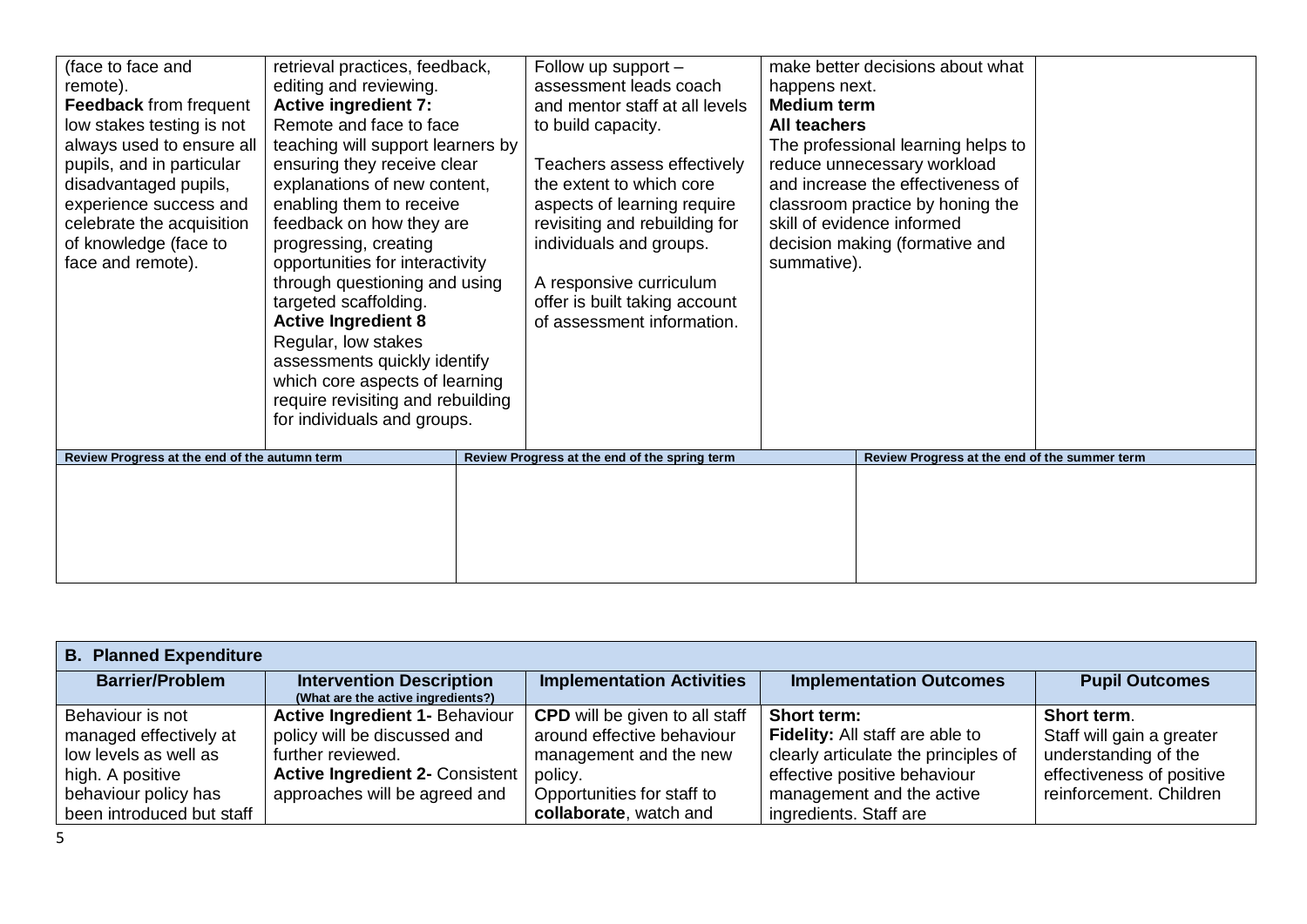| need significant support<br>and CPD in order to<br>implement this<br>effectively.<br><b>Staff Require CPD and</b><br>support to implement the<br>policy consistently and<br>effectively.<br>Senior staff will be<br>pivotal in modelling this.<br><b>Pupils</b> do not all behave<br>in an appropriate manner<br>which would support<br>effective learning.<br>Some Pupils do not<br>understand how to<br>manage their own<br>behaviour and emotions.<br>EEF research shows at<br>least 3 months added<br>impact when behaviour<br>improvements are<br>effective. | expected from all staff and<br>children.<br>Active ingredient 3- pastoral<br>team teachers will support<br>classroom staff to develop<br>relationships and increase<br>positive behaviour and<br>engagement.<br>Active Ingredient 4- Staff will<br>promote and model positive<br>behaviour and engagement at<br>all times.<br><b>Active Ingredient 5- Pupils will</b><br>be given regular opportunities to<br>demonstrate positive<br>behaviours.<br><b>Active Ingredient 6- Sanctions,</b><br>where needed, will be<br>proportionate, consistent and<br>allied to individual<br>circumstances. | share practice and develop<br>behaviour management will<br>be planned into the<br>timetable. Group sharing of<br>good practice and<br>evaluation of developments<br>will form a regular part of<br>staff meetings. Pastoral<br>team will lead on this and<br>develop individualised<br>support as needed.<br>Formal communication will<br>take place through staff<br>meetings, EFs and non<br>negotiables. Staff will be<br>encouraged to communicate<br>informally to maintain<br>momentum.<br>Follow up support in terms<br>of coaching will be provided<br>by SLT as required. | incorporating positive<br>into their pedagogy.<br>feedback is positive.<br><b>Medium term</b><br>to others.<br>Reach:<br>positive behaviour. | relationships and reinforcement<br><b>Acceptability:</b> The majority of<br>staff experience a growing<br>confidence in delivering positive<br>behaviour strategies and staff<br>Fidelity: There is a body of<br>evidence in terms of records of<br>rewards and sanctions that show<br>the improvements in behaviour<br>and ethos across school.<br>Pupils and staff are clearly able to<br>articulate the pedagogy of<br>positive behaviour management<br>All Staff and pupils are confident in<br>terms promoting and maintaining | will engage with the new<br>policy.<br><b>Medium term-</b> The quality<br>of pupil's work will improve<br>as a result of improved<br>teaching through better<br>classroom management.<br>Instances of exclusion will<br>decrease.<br>Long term-Outcomes for<br>pupils will increase as<br>calm and positive learning<br>behaviours become the<br>norm. |
|-------------------------------------------------------------------------------------------------------------------------------------------------------------------------------------------------------------------------------------------------------------------------------------------------------------------------------------------------------------------------------------------------------------------------------------------------------------------------------------------------------------------------------------------------------------------|-------------------------------------------------------------------------------------------------------------------------------------------------------------------------------------------------------------------------------------------------------------------------------------------------------------------------------------------------------------------------------------------------------------------------------------------------------------------------------------------------------------------------------------------------------------------------------------------------|------------------------------------------------------------------------------------------------------------------------------------------------------------------------------------------------------------------------------------------------------------------------------------------------------------------------------------------------------------------------------------------------------------------------------------------------------------------------------------------------------------------------------------------------------------------------------------|----------------------------------------------------------------------------------------------------------------------------------------------|-------------------------------------------------------------------------------------------------------------------------------------------------------------------------------------------------------------------------------------------------------------------------------------------------------------------------------------------------------------------------------------------------------------------------------------------------------------------------------------------------------------------------------------|--------------------------------------------------------------------------------------------------------------------------------------------------------------------------------------------------------------------------------------------------------------------------------------------------------------------------------------------------------|
| Review Progress at the end of the autumn term                                                                                                                                                                                                                                                                                                                                                                                                                                                                                                                     |                                                                                                                                                                                                                                                                                                                                                                                                                                                                                                                                                                                                 | Review Progress at the end of the spring term                                                                                                                                                                                                                                                                                                                                                                                                                                                                                                                                      |                                                                                                                                              | Review Progress at the end of the summer term                                                                                                                                                                                                                                                                                                                                                                                                                                                                                       |                                                                                                                                                                                                                                                                                                                                                        |
|                                                                                                                                                                                                                                                                                                                                                                                                                                                                                                                                                                   |                                                                                                                                                                                                                                                                                                                                                                                                                                                                                                                                                                                                 |                                                                                                                                                                                                                                                                                                                                                                                                                                                                                                                                                                                    |                                                                                                                                              |                                                                                                                                                                                                                                                                                                                                                                                                                                                                                                                                     |                                                                                                                                                                                                                                                                                                                                                        |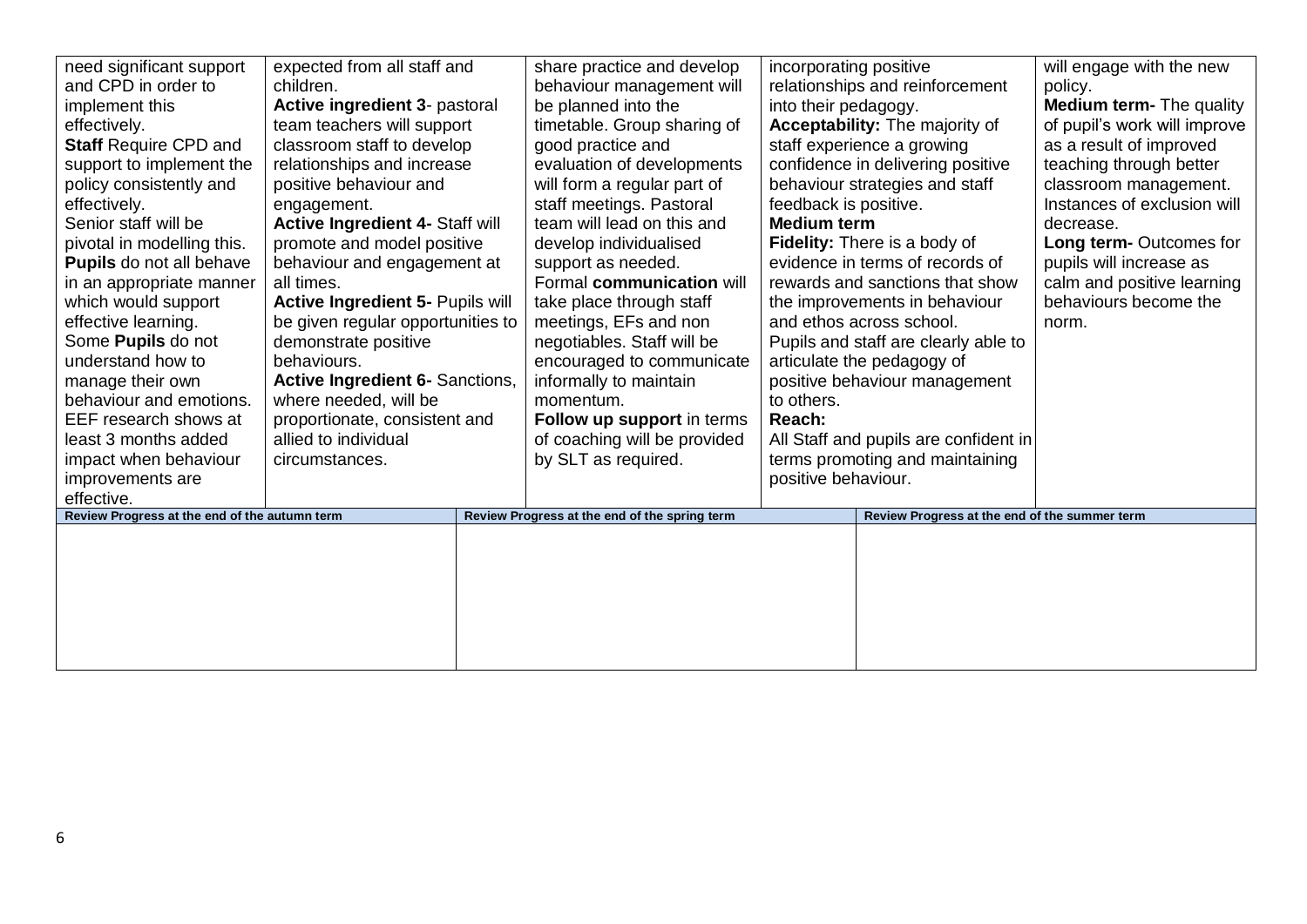| <b>C. Planned Expenditure</b>                 |                                                                       |                                               |                                               |                             |  |  |  |
|-----------------------------------------------|-----------------------------------------------------------------------|-----------------------------------------------|-----------------------------------------------|-----------------------------|--|--|--|
| <b>Barrier/Problem</b>                        | <b>Intervention Description</b><br>(What are the active ingredients?) | <b>Implementation Activities</b>              | <b>Implementation Outcomes</b>                | <b>Pupil Outcomes</b>       |  |  |  |
| QFT requires further                          | Active ingredient $1 - SLT$ to                                        | <b>CPD</b> will be given to all staff         | Short term:                                   | <b>Short term</b>           |  |  |  |
| development and                               | review the position within                                            | to remind them of                             | Fidelity - all staff will ensure that         | Gaps will be stabilised and |  |  |  |
| embedding to ensure                           | classes and strategically plan                                        | expectations around all QFT                   | all aspects of the curriculum re              | catch up will begin to be   |  |  |  |
| that the curriculum is well                   | for effective implementation.                                         | and to ensure that they are                   | taught with systems and                       | evident through             |  |  |  |
| delivered and accurately                      | <b>Active ingredient 2 - Teachers</b>                                 | fully aware of the needs of                   | expectations in all classes                   | assessment.                 |  |  |  |
| meets the needs of all                        | need to review their                                                  | individuals and groups as a                   | following agreed policies.                    | <b>Medium term</b>          |  |  |  |
| children, taking account                      | assessments and develop                                               | result of Covid 19                            | Acceptance - all staff will take              | Assessment will show        |  |  |  |
| of the gaps in learning                       | lesson places to ensure that                                          | <b>CPD</b> in the form of team                | full accountability for the progress          | clear evidence of gaps      |  |  |  |
| which have widened as a                       | gaps are closed.                                                      | teaching and coaching will                    | and attainment of all groups of               | beginning to close.         |  |  |  |
| result of Covid 19.                           | <b>Active ingredient 3 - leaders</b>                                  | be implemented where                          | children within their class and               | Long term                   |  |  |  |
| <b>Teaching staff need</b>                    | to support and challenge staff to                                     | needed.                                       | ensure that their practice                    | No groups of children will  |  |  |  |
| support to develop their                      | ensure that maximum potential                                         | <b>Collaboration across</b>                   | maximises the positive impact of              | have significant gaps in    |  |  |  |
| practice to ensure                            | is reached and maintained.                                            | phases and with staff who                     | this.                                         | their knowledge and         |  |  |  |
| consistency and impact                        |                                                                       | have strengths in practice                    | <b>Medium term</b>                            | understanding as a result   |  |  |  |
| for all children and                          |                                                                       | will take place to ensure that                | Evidence from monitoring shows                | of Covid 19.                |  |  |  |
| specifically those who                        |                                                                       | support is effective.                         | greater consistency of                        |                             |  |  |  |
| have additional gaps and                      |                                                                       | <b>Challenge for individual</b>               | expectation within each                       |                             |  |  |  |
| needs as a result of                          |                                                                       | staff members will be                         | classroom and around school.                  |                             |  |  |  |
| Covid 19 impact.                              |                                                                       | applied where more                            | Long term                                     |                             |  |  |  |
| <b>Pupils Have significant</b>                |                                                                       | formalised methods of                         | Teaching and learning is at least             |                             |  |  |  |
| gaps in learning as a                         |                                                                       | support have not shown                        | good across school and no                     |                             |  |  |  |
| result of the lockdown                        |                                                                       | expected outcomes in terms                    | groups of children under achieve              |                             |  |  |  |
| and require general and                       |                                                                       | of improvement.                               | as a result of their background or            |                             |  |  |  |
| specific knowledge and                        |                                                                       |                                               | external factors such as Covid 19.            |                             |  |  |  |
| skills development to                         |                                                                       |                                               |                                               |                             |  |  |  |
| enable catch up to occur                      |                                                                       |                                               |                                               |                             |  |  |  |
| effectively.                                  |                                                                       |                                               |                                               |                             |  |  |  |
| Review Progress at the end of the autumn term |                                                                       | Review Progress at the end of the spring term | Review Progress at the end of the summer term |                             |  |  |  |
|                                               |                                                                       |                                               |                                               |                             |  |  |  |
|                                               |                                                                       |                                               |                                               |                             |  |  |  |
|                                               |                                                                       |                                               |                                               |                             |  |  |  |
|                                               |                                                                       |                                               |                                               |                             |  |  |  |
|                                               |                                                                       |                                               |                                               |                             |  |  |  |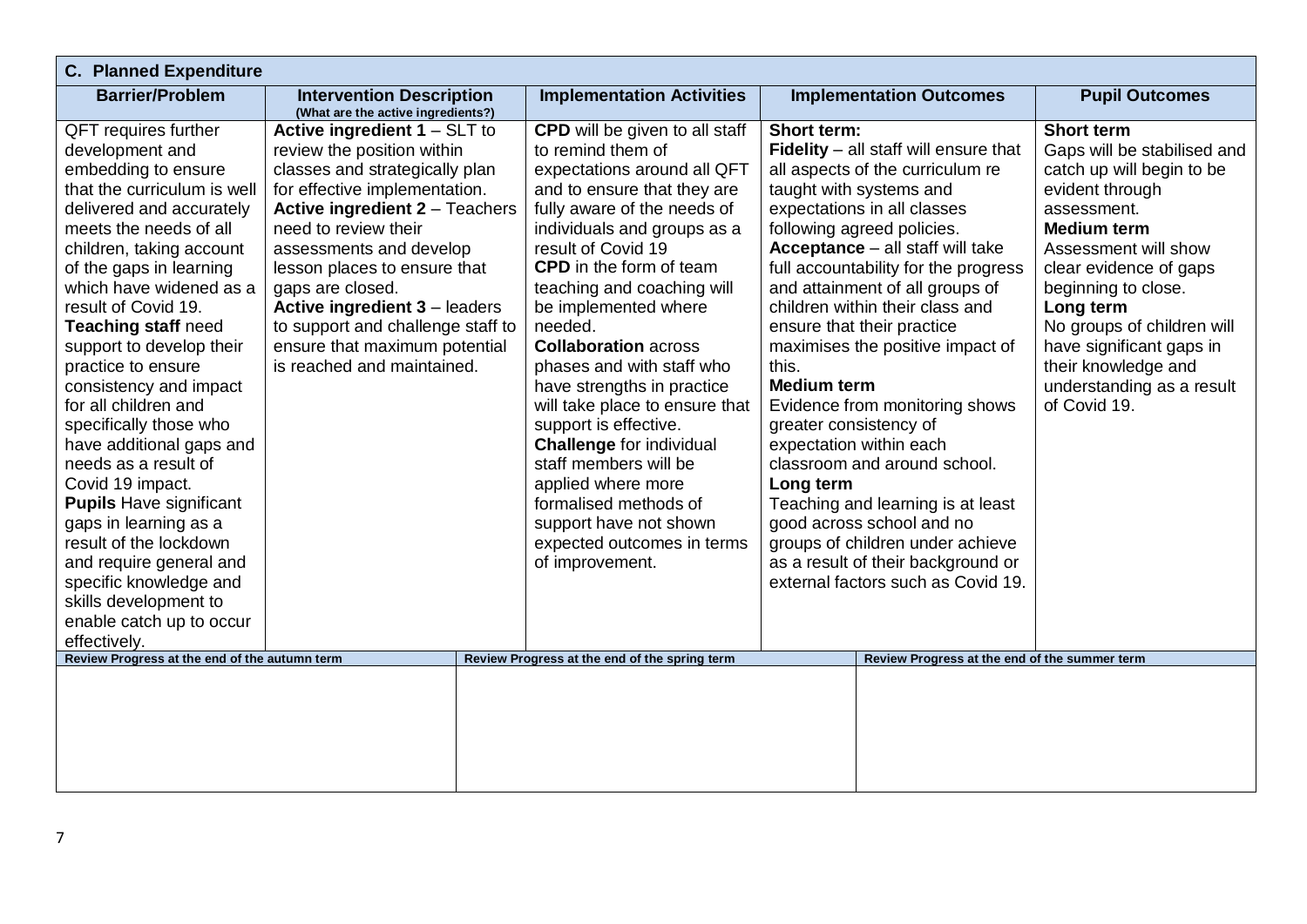| <b>Barrier/Problem</b><br><b>Intervention Description</b><br><b>Implementation Activities</b><br><b>Implementation Outcomes</b><br><b>Pupil Outcomes</b><br>(What are the active ingredients?)<br>Active ingredient 1 - SLT to<br><b>Short term</b><br><b>Short term</b><br>A significant number of<br><b>CPD</b> for staff working with<br>children have social<br>continue to review the needs of<br>Fidelity: staff will ensure that the<br>Pupil self confidence and<br>these groups and<br>emotional needs of these children<br>these groups of children and the<br>individuals.<br>awareness will increase.<br>circumstances or<br>emotional / behavioural<br>delegation of staff within the<br><b>CPD</b> will include the use of<br>They will respond<br>are considered and actively<br>needs which impact on<br>safeguarding and pastoral team<br>EEF research as a starting<br>planned for.<br>positively to these<br>to ensure that these<br>Interventions, where needed, will<br>interventions.<br>their ability to attain their<br>point for further<br>development of the<br><b>Medium term</b><br>full potential. This<br>interventions can be effectively<br>be in place.<br><b>Medium term</b><br>includes some children<br>staffed and delivered.<br>programme of support and<br>Behaviour, confidence and<br>with diagnosed<br>Active ingredient $2 - a$ cross<br>of whole school actions.<br>Fidelity: All staff will demonstrate<br>self control will be<br>https://educationendowment<br>communication and<br>staff team including SLT,<br>effective provision to cater for the<br>managed individually with<br>foundation.org.uk/tools/guid<br>learning mentors and TAs will<br>interaction conditions<br>emotional and behavioural needs<br>less need for intervention.<br>and low self confidence<br>be established to support<br>ance-reports/social-and-<br>of the children.<br>Long term<br>emotional-learning/<br><b>Reach:</b> the number of children<br>as well as those whose<br>behaviour provision and<br>Positive impact on social<br><b>Collaboration</b> between<br>effectiveness.<br>with these needs and from<br>and emotional welfare will<br>emotional and<br><b>Active ingredient 3 - staff</b><br>these staff, SENCo and<br>behavioural needs result<br>disadvantaged backgrounds<br>be evident through<br>need training in initiatives such<br>class teachers to ensure<br>reaching crisis points will reduce.<br>improved outcomes.<br>from home<br>as nurture and thrive to ensure<br>that the needs of these<br>Improved self esteem and<br>circumstances.<br>that the needs of these children<br>children are fully met. This<br>confidence leading to<br><b>Staff</b> need support to<br>improved academic<br>raise the aspirations of<br>includes support and<br>are met. |
|-----------------------------------------------------------------------------------------------------------------------------------------------------------------------------------------------------------------------------------------------------------------------------------------------------------------------------------------------------------------------------------------------------------------------------------------------------------------------------------------------------------------------------------------------------------------------------------------------------------------------------------------------------------------------------------------------------------------------------------------------------------------------------------------------------------------------------------------------------------------------------------------------------------------------------------------------------------------------------------------------------------------------------------------------------------------------------------------------------------------------------------------------------------------------------------------------------------------------------------------------------------------------------------------------------------------------------------------------------------------------------------------------------------------------------------------------------------------------------------------------------------------------------------------------------------------------------------------------------------------------------------------------------------------------------------------------------------------------------------------------------------------------------------------------------------------------------------------------------------------------------------------------------------------------------------------------------------------------------------------------------------------------------------------------------------------------------------------------------------------------------------------------------------------------------------------------------------------------------------------------------------------------------------------------------------------------------------------------------------------------------------------------------------------------------------------------------------------------------------------------------------------------------------------------------------------------------------------------------------------------------------------------------------------------------------------------------------------------------------------------------------------------------------------------------------------------------|
|                                                                                                                                                                                                                                                                                                                                                                                                                                                                                                                                                                                                                                                                                                                                                                                                                                                                                                                                                                                                                                                                                                                                                                                                                                                                                                                                                                                                                                                                                                                                                                                                                                                                                                                                                                                                                                                                                                                                                                                                                                                                                                                                                                                                                                                                                                                                                                                                                                                                                                                                                                                                                                                                                                                                                                                                                             |
|                                                                                                                                                                                                                                                                                                                                                                                                                                                                                                                                                                                                                                                                                                                                                                                                                                                                                                                                                                                                                                                                                                                                                                                                                                                                                                                                                                                                                                                                                                                                                                                                                                                                                                                                                                                                                                                                                                                                                                                                                                                                                                                                                                                                                                                                                                                                                                                                                                                                                                                                                                                                                                                                                                                                                                                                                             |
|                                                                                                                                                                                                                                                                                                                                                                                                                                                                                                                                                                                                                                                                                                                                                                                                                                                                                                                                                                                                                                                                                                                                                                                                                                                                                                                                                                                                                                                                                                                                                                                                                                                                                                                                                                                                                                                                                                                                                                                                                                                                                                                                                                                                                                                                                                                                                                                                                                                                                                                                                                                                                                                                                                                                                                                                                             |
|                                                                                                                                                                                                                                                                                                                                                                                                                                                                                                                                                                                                                                                                                                                                                                                                                                                                                                                                                                                                                                                                                                                                                                                                                                                                                                                                                                                                                                                                                                                                                                                                                                                                                                                                                                                                                                                                                                                                                                                                                                                                                                                                                                                                                                                                                                                                                                                                                                                                                                                                                                                                                                                                                                                                                                                                                             |
|                                                                                                                                                                                                                                                                                                                                                                                                                                                                                                                                                                                                                                                                                                                                                                                                                                                                                                                                                                                                                                                                                                                                                                                                                                                                                                                                                                                                                                                                                                                                                                                                                                                                                                                                                                                                                                                                                                                                                                                                                                                                                                                                                                                                                                                                                                                                                                                                                                                                                                                                                                                                                                                                                                                                                                                                                             |
|                                                                                                                                                                                                                                                                                                                                                                                                                                                                                                                                                                                                                                                                                                                                                                                                                                                                                                                                                                                                                                                                                                                                                                                                                                                                                                                                                                                                                                                                                                                                                                                                                                                                                                                                                                                                                                                                                                                                                                                                                                                                                                                                                                                                                                                                                                                                                                                                                                                                                                                                                                                                                                                                                                                                                                                                                             |
|                                                                                                                                                                                                                                                                                                                                                                                                                                                                                                                                                                                                                                                                                                                                                                                                                                                                                                                                                                                                                                                                                                                                                                                                                                                                                                                                                                                                                                                                                                                                                                                                                                                                                                                                                                                                                                                                                                                                                                                                                                                                                                                                                                                                                                                                                                                                                                                                                                                                                                                                                                                                                                                                                                                                                                                                                             |
|                                                                                                                                                                                                                                                                                                                                                                                                                                                                                                                                                                                                                                                                                                                                                                                                                                                                                                                                                                                                                                                                                                                                                                                                                                                                                                                                                                                                                                                                                                                                                                                                                                                                                                                                                                                                                                                                                                                                                                                                                                                                                                                                                                                                                                                                                                                                                                                                                                                                                                                                                                                                                                                                                                                                                                                                                             |
|                                                                                                                                                                                                                                                                                                                                                                                                                                                                                                                                                                                                                                                                                                                                                                                                                                                                                                                                                                                                                                                                                                                                                                                                                                                                                                                                                                                                                                                                                                                                                                                                                                                                                                                                                                                                                                                                                                                                                                                                                                                                                                                                                                                                                                                                                                                                                                                                                                                                                                                                                                                                                                                                                                                                                                                                                             |
|                                                                                                                                                                                                                                                                                                                                                                                                                                                                                                                                                                                                                                                                                                                                                                                                                                                                                                                                                                                                                                                                                                                                                                                                                                                                                                                                                                                                                                                                                                                                                                                                                                                                                                                                                                                                                                                                                                                                                                                                                                                                                                                                                                                                                                                                                                                                                                                                                                                                                                                                                                                                                                                                                                                                                                                                                             |
|                                                                                                                                                                                                                                                                                                                                                                                                                                                                                                                                                                                                                                                                                                                                                                                                                                                                                                                                                                                                                                                                                                                                                                                                                                                                                                                                                                                                                                                                                                                                                                                                                                                                                                                                                                                                                                                                                                                                                                                                                                                                                                                                                                                                                                                                                                                                                                                                                                                                                                                                                                                                                                                                                                                                                                                                                             |
|                                                                                                                                                                                                                                                                                                                                                                                                                                                                                                                                                                                                                                                                                                                                                                                                                                                                                                                                                                                                                                                                                                                                                                                                                                                                                                                                                                                                                                                                                                                                                                                                                                                                                                                                                                                                                                                                                                                                                                                                                                                                                                                                                                                                                                                                                                                                                                                                                                                                                                                                                                                                                                                                                                                                                                                                                             |
|                                                                                                                                                                                                                                                                                                                                                                                                                                                                                                                                                                                                                                                                                                                                                                                                                                                                                                                                                                                                                                                                                                                                                                                                                                                                                                                                                                                                                                                                                                                                                                                                                                                                                                                                                                                                                                                                                                                                                                                                                                                                                                                                                                                                                                                                                                                                                                                                                                                                                                                                                                                                                                                                                                                                                                                                                             |
|                                                                                                                                                                                                                                                                                                                                                                                                                                                                                                                                                                                                                                                                                                                                                                                                                                                                                                                                                                                                                                                                                                                                                                                                                                                                                                                                                                                                                                                                                                                                                                                                                                                                                                                                                                                                                                                                                                                                                                                                                                                                                                                                                                                                                                                                                                                                                                                                                                                                                                                                                                                                                                                                                                                                                                                                                             |
|                                                                                                                                                                                                                                                                                                                                                                                                                                                                                                                                                                                                                                                                                                                                                                                                                                                                                                                                                                                                                                                                                                                                                                                                                                                                                                                                                                                                                                                                                                                                                                                                                                                                                                                                                                                                                                                                                                                                                                                                                                                                                                                                                                                                                                                                                                                                                                                                                                                                                                                                                                                                                                                                                                                                                                                                                             |
|                                                                                                                                                                                                                                                                                                                                                                                                                                                                                                                                                                                                                                                                                                                                                                                                                                                                                                                                                                                                                                                                                                                                                                                                                                                                                                                                                                                                                                                                                                                                                                                                                                                                                                                                                                                                                                                                                                                                                                                                                                                                                                                                                                                                                                                                                                                                                                                                                                                                                                                                                                                                                                                                                                                                                                                                                             |
|                                                                                                                                                                                                                                                                                                                                                                                                                                                                                                                                                                                                                                                                                                                                                                                                                                                                                                                                                                                                                                                                                                                                                                                                                                                                                                                                                                                                                                                                                                                                                                                                                                                                                                                                                                                                                                                                                                                                                                                                                                                                                                                                                                                                                                                                                                                                                                                                                                                                                                                                                                                                                                                                                                                                                                                                                             |
|                                                                                                                                                                                                                                                                                                                                                                                                                                                                                                                                                                                                                                                                                                                                                                                                                                                                                                                                                                                                                                                                                                                                                                                                                                                                                                                                                                                                                                                                                                                                                                                                                                                                                                                                                                                                                                                                                                                                                                                                                                                                                                                                                                                                                                                                                                                                                                                                                                                                                                                                                                                                                                                                                                                                                                                                                             |
|                                                                                                                                                                                                                                                                                                                                                                                                                                                                                                                                                                                                                                                                                                                                                                                                                                                                                                                                                                                                                                                                                                                                                                                                                                                                                                                                                                                                                                                                                                                                                                                                                                                                                                                                                                                                                                                                                                                                                                                                                                                                                                                                                                                                                                                                                                                                                                                                                                                                                                                                                                                                                                                                                                                                                                                                                             |
|                                                                                                                                                                                                                                                                                                                                                                                                                                                                                                                                                                                                                                                                                                                                                                                                                                                                                                                                                                                                                                                                                                                                                                                                                                                                                                                                                                                                                                                                                                                                                                                                                                                                                                                                                                                                                                                                                                                                                                                                                                                                                                                                                                                                                                                                                                                                                                                                                                                                                                                                                                                                                                                                                                                                                                                                                             |
| Active ingredient 4 - specific,<br>coaching from SLT.<br>these children and<br>outcomes and a greater                                                                                                                                                                                                                                                                                                                                                                                                                                                                                                                                                                                                                                                                                                                                                                                                                                                                                                                                                                                                                                                                                                                                                                                                                                                                                                                                                                                                                                                                                                                                                                                                                                                                                                                                                                                                                                                                                                                                                                                                                                                                                                                                                                                                                                                                                                                                                                                                                                                                                                                                                                                                                                                                                                                       |
| <b>Collaborate with other</b><br>ensure that they account<br>focused, short term<br>ability to access                                                                                                                                                                                                                                                                                                                                                                                                                                                                                                                                                                                                                                                                                                                                                                                                                                                                                                                                                                                                                                                                                                                                                                                                                                                                                                                                                                                                                                                                                                                                                                                                                                                                                                                                                                                                                                                                                                                                                                                                                                                                                                                                                                                                                                                                                                                                                                                                                                                                                                                                                                                                                                                                                                                       |
| for these needs when<br>interventions need to be<br>schools who have shown<br>secondary school                                                                                                                                                                                                                                                                                                                                                                                                                                                                                                                                                                                                                                                                                                                                                                                                                                                                                                                                                                                                                                                                                                                                                                                                                                                                                                                                                                                                                                                                                                                                                                                                                                                                                                                                                                                                                                                                                                                                                                                                                                                                                                                                                                                                                                                                                                                                                                                                                                                                                                                                                                                                                                                                                                                              |
| provision effectively.<br>planning and delivering<br>established according to need<br>progress and improvements                                                                                                                                                                                                                                                                                                                                                                                                                                                                                                                                                                                                                                                                                                                                                                                                                                                                                                                                                                                                                                                                                                                                                                                                                                                                                                                                                                                                                                                                                                                                                                                                                                                                                                                                                                                                                                                                                                                                                                                                                                                                                                                                                                                                                                                                                                                                                                                                                                                                                                                                                                                                                                                                                                             |
| and to be followed up within<br>in this area of work.<br>Sanctions, including<br>teaching. Teachers will                                                                                                                                                                                                                                                                                                                                                                                                                                                                                                                                                                                                                                                                                                                                                                                                                                                                                                                                                                                                                                                                                                                                                                                                                                                                                                                                                                                                                                                                                                                                                                                                                                                                                                                                                                                                                                                                                                                                                                                                                                                                                                                                                                                                                                                                                                                                                                                                                                                                                                                                                                                                                                                                                                                    |
| class. These will happen at<br>develop programmes to<br>exclusion, will reduce as                                                                                                                                                                                                                                                                                                                                                                                                                                                                                                                                                                                                                                                                                                                                                                                                                                                                                                                                                                                                                                                                                                                                                                                                                                                                                                                                                                                                                                                                                                                                                                                                                                                                                                                                                                                                                                                                                                                                                                                                                                                                                                                                                                                                                                                                                                                                                                                                                                                                                                                                                                                                                                                                                                                                           |
| least once per week during<br>the needs of the children<br>focus on specific need                                                                                                                                                                                                                                                                                                                                                                                                                                                                                                                                                                                                                                                                                                                                                                                                                                                                                                                                                                                                                                                                                                                                                                                                                                                                                                                                                                                                                                                                                                                                                                                                                                                                                                                                                                                                                                                                                                                                                                                                                                                                                                                                                                                                                                                                                                                                                                                                                                                                                                                                                                                                                                                                                                                                           |
| where applicable which<br>afternoon sessions on the<br>will be more effectively                                                                                                                                                                                                                                                                                                                                                                                                                                                                                                                                                                                                                                                                                                                                                                                                                                                                                                                                                                                                                                                                                                                                                                                                                                                                                                                                                                                                                                                                                                                                                                                                                                                                                                                                                                                                                                                                                                                                                                                                                                                                                                                                                                                                                                                                                                                                                                                                                                                                                                                                                                                                                                                                                                                                             |
| will be led by support<br>timetable and more frequently<br>met within the classroom.                                                                                                                                                                                                                                                                                                                                                                                                                                                                                                                                                                                                                                                                                                                                                                                                                                                                                                                                                                                                                                                                                                                                                                                                                                                                                                                                                                                                                                                                                                                                                                                                                                                                                                                                                                                                                                                                                                                                                                                                                                                                                                                                                                                                                                                                                                                                                                                                                                                                                                                                                                                                                                                                                                                                        |
| staff.<br>according to need. They will be                                                                                                                                                                                                                                                                                                                                                                                                                                                                                                                                                                                                                                                                                                                                                                                                                                                                                                                                                                                                                                                                                                                                                                                                                                                                                                                                                                                                                                                                                                                                                                                                                                                                                                                                                                                                                                                                                                                                                                                                                                                                                                                                                                                                                                                                                                                                                                                                                                                                                                                                                                                                                                                                                                                                                                                   |
| <b>Pupils</b> need to believe in<br>delivered by trained support<br>staff.                                                                                                                                                                                                                                                                                                                                                                                                                                                                                                                                                                                                                                                                                                                                                                                                                                                                                                                                                                                                                                                                                                                                                                                                                                                                                                                                                                                                                                                                                                                                                                                                                                                                                                                                                                                                                                                                                                                                                                                                                                                                                                                                                                                                                                                                                                                                                                                                                                                                                                                                                                                                                                                                                                                                                  |
| themselves and develop<br>Active ingredient 5 - nurture                                                                                                                                                                                                                                                                                                                                                                                                                                                                                                                                                                                                                                                                                                                                                                                                                                                                                                                                                                                                                                                                                                                                                                                                                                                                                                                                                                                                                                                                                                                                                                                                                                                                                                                                                                                                                                                                                                                                                                                                                                                                                                                                                                                                                                                                                                                                                                                                                                                                                                                                                                                                                                                                                                                                                                     |
| strategies to manage<br>and thrive type provision are<br>their emotions, behaviour                                                                                                                                                                                                                                                                                                                                                                                                                                                                                                                                                                                                                                                                                                                                                                                                                                                                                                                                                                                                                                                                                                                                                                                                                                                                                                                                                                                                                                                                                                                                                                                                                                                                                                                                                                                                                                                                                                                                                                                                                                                                                                                                                                                                                                                                                                                                                                                                                                                                                                                                                                                                                                                                                                                                          |
| or confidence levels.<br>required and will be led by the                                                                                                                                                                                                                                                                                                                                                                                                                                                                                                                                                                                                                                                                                                                                                                                                                                                                                                                                                                                                                                                                                                                                                                                                                                                                                                                                                                                                                                                                                                                                                                                                                                                                                                                                                                                                                                                                                                                                                                                                                                                                                                                                                                                                                                                                                                                                                                                                                                                                                                                                                                                                                                                                                                                                                                    |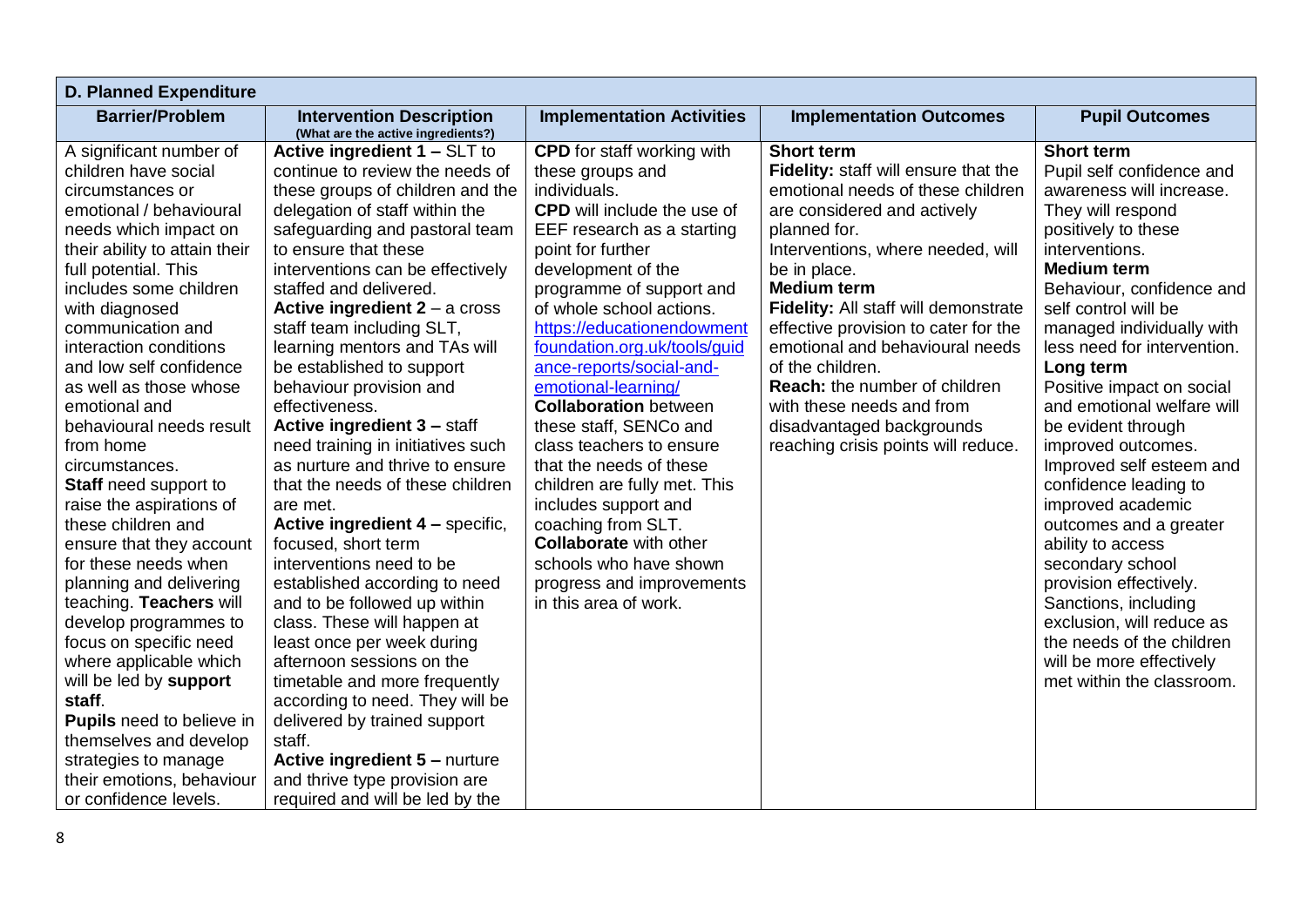| EEF toolkit - social and<br>emotional learning has<br>an added impact of $+4$<br>months. | learning mentors and pastoral<br>team. |                                               |                                               |  |
|------------------------------------------------------------------------------------------|----------------------------------------|-----------------------------------------------|-----------------------------------------------|--|
| Review Progress at the end of the autumn term                                            |                                        | Review Progress at the end of the spring term | Review Progress at the end of the summer term |  |
|                                                                                          |                                        |                                               |                                               |  |
|                                                                                          |                                        |                                               |                                               |  |
|                                                                                          |                                        |                                               |                                               |  |
|                                                                                          |                                        |                                               |                                               |  |
|                                                                                          |                                        |                                               |                                               |  |
|                                                                                          |                                        |                                               |                                               |  |

| <b>E. Planned Expenditure</b>                                                                                                                                                                                                                                                                                                                                                                                                                                                                                                                                                                             |                                                                                                                                                                                                                                                                                                                                                                                                                                                                                                                                                                                                                                                                                                                                 |                                                                                                                                                                                                                                                                                                                                                                                                                                                                                                                                                                                                                                                 |                                                                                                                                                                                                                                                                                                                                                                                                                                                                                                                                                             |                                                                                                                                                                                                                                                                                                                                                                                                                                                                                                  |  |  |
|-----------------------------------------------------------------------------------------------------------------------------------------------------------------------------------------------------------------------------------------------------------------------------------------------------------------------------------------------------------------------------------------------------------------------------------------------------------------------------------------------------------------------------------------------------------------------------------------------------------|---------------------------------------------------------------------------------------------------------------------------------------------------------------------------------------------------------------------------------------------------------------------------------------------------------------------------------------------------------------------------------------------------------------------------------------------------------------------------------------------------------------------------------------------------------------------------------------------------------------------------------------------------------------------------------------------------------------------------------|-------------------------------------------------------------------------------------------------------------------------------------------------------------------------------------------------------------------------------------------------------------------------------------------------------------------------------------------------------------------------------------------------------------------------------------------------------------------------------------------------------------------------------------------------------------------------------------------------------------------------------------------------|-------------------------------------------------------------------------------------------------------------------------------------------------------------------------------------------------------------------------------------------------------------------------------------------------------------------------------------------------------------------------------------------------------------------------------------------------------------------------------------------------------------------------------------------------------------|--------------------------------------------------------------------------------------------------------------------------------------------------------------------------------------------------------------------------------------------------------------------------------------------------------------------------------------------------------------------------------------------------------------------------------------------------------------------------------------------------|--|--|
| <b>Barrier/Problem</b>                                                                                                                                                                                                                                                                                                                                                                                                                                                                                                                                                                                    | <b>Intervention Description</b><br>(What are the active ingredients?)                                                                                                                                                                                                                                                                                                                                                                                                                                                                                                                                                                                                                                                           | <b>Implementation Activities</b>                                                                                                                                                                                                                                                                                                                                                                                                                                                                                                                                                                                                                | <b>Implementation Outcomes</b>                                                                                                                                                                                                                                                                                                                                                                                                                                                                                                                              | <b>Pupil Outcomes</b>                                                                                                                                                                                                                                                                                                                                                                                                                                                                            |  |  |
| <b>Blended learning</b><br>strategies and systems<br>need to be improved and<br>developed to ensure that<br>full learning opportunities<br>are available to all<br>children at home as well<br>as at school and to<br>prevent further gaps in<br>learning impacting on<br>future progress.<br><b>Staff</b> require support and<br>training to make most<br>effective use of blended<br>learning resources for<br>home learning and to<br>supplement and improve<br>in school learning further.<br><b>Pupils and families</b><br>require support to access<br>the technology and to<br>maintain engagement | Active ingredient $1 - A$<br>member of staff to support<br>across the trust schools will be<br>appointed as well as identifying<br>a member of staff within school.<br>Active ingredient 2 - support<br>for staff with knowledge and<br>confidence to deliver home<br>learning effectively.<br>Active ingredient $3 -$<br>supportive monitoring of this by<br>SLT to ensure that provision<br>across school is equitable and<br>at acceptable levels.<br>Active ingredient $4 -$ review of<br>staff workload by SLT to ensure<br>that the provision of blended<br>learning does not impact<br>negatively on this.<br><b>Active ingredient 5 - Support</b><br>for families to access blended<br>learning both in terms of access | <b>CPD</b> for all staff to ensure<br>that staff skills and<br>confidence are at an<br>appropriate level.<br><b>Teaching staff to trial</b><br>uploading and using the<br>different aspects of teams to<br>facilitate blended learning.<br><b>Teaching staff to trial live</b><br>and video lessons and be<br>ready to implement these<br>fully during a bubble closure<br>or future lockdown situation.<br><b>Pupils</b> to rehearse using<br>teams as part of ICT<br>sessions within school to<br>ensure that they are<br>prepared and able to do this<br>from home when needed.<br><b>SLT</b> to monitor engagement<br>and effectiveness and | <b>Short term</b><br><b>Fidelity:</b> all staff will regularly<br>upload home learning and will<br>trial some live / video lessons.<br><b>Medium term</b><br>Every class will have access to<br>blended learning including<br>uploaded resources / documents<br>and direct teaching via live and /<br>or video lessons from their class<br>teacher.<br>Long term<br>Blended learning will become<br>embedded as an integral part of<br>the school teaching and learning<br>expectations. All children will<br>access this confidently and<br>appropriately. | <b>Short term</b><br>Pupils will begin to access<br>blended learning mainly<br>through classroom work<br>and gaps in learning will<br>not widen further.<br><b>Medium term</b><br>Access will become more<br>consistent and<br>assessment will show<br>gaps beginning to close.<br>Long term<br><b>Blended learning will</b><br>contribute to our overall<br>curriculum offering helping<br>to ensure that all groups of<br>children make expected<br>progress and reach<br>consistent outcomes. |  |  |